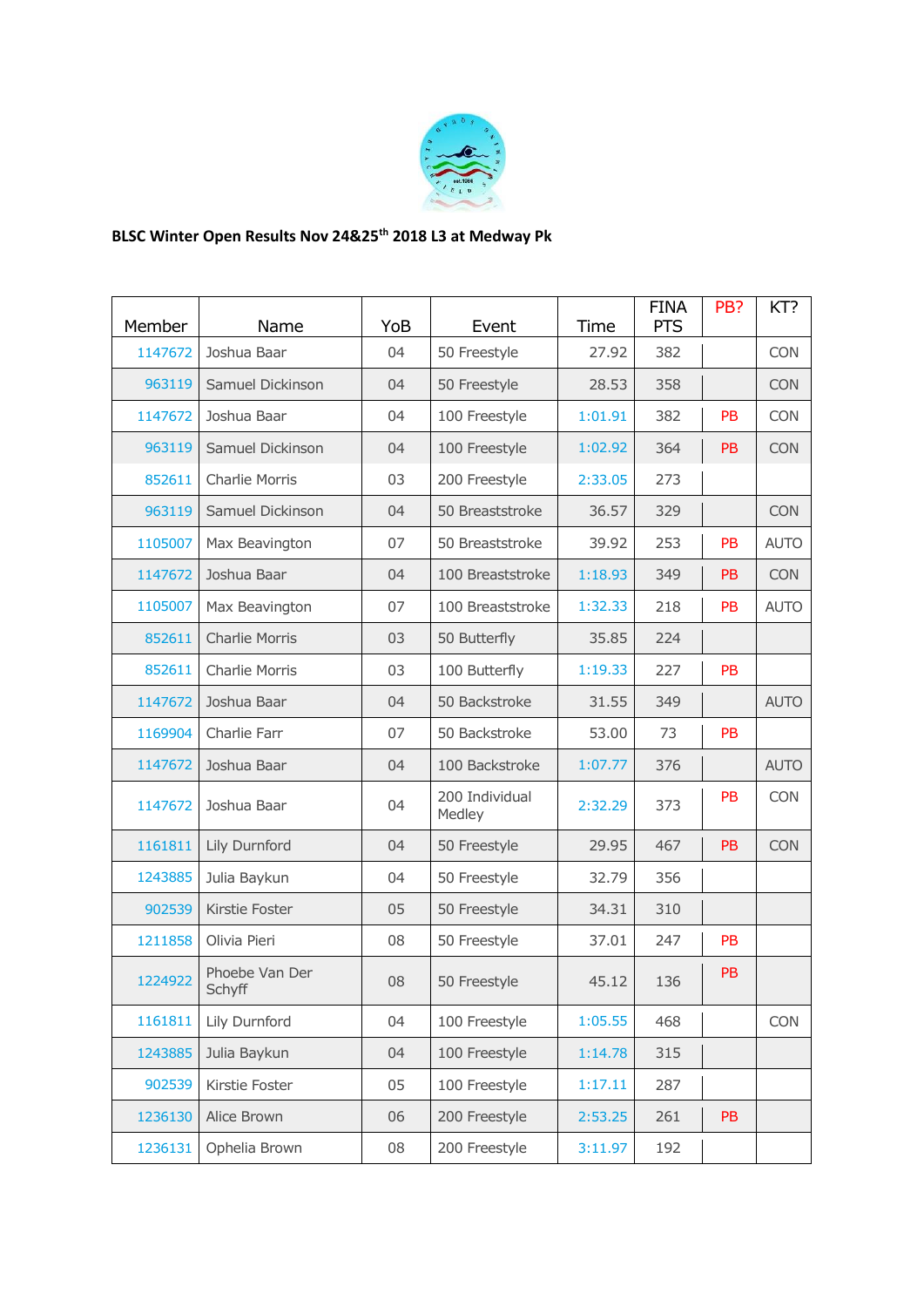| 902539  | Kirstie Foster       | 05 | 400 Freestyle            | 5:39.02 | 331 | <b>PB</b> |             |
|---------|----------------------|----|--------------------------|---------|-----|-----------|-------------|
| 1243885 | Julia Baykun         | 04 | 400 Freestyle            | 5:59.51 | 277 | <b>PB</b> |             |
| 1161811 | Lily Durnford        | 04 | 50 Breaststroke          | 38.98   | 403 |           | <b>CON</b>  |
| 1130269 | Daisy Richards       | 07 | 50 Breaststroke          | 41.61   | 331 |           | <b>AUTO</b> |
| 1253917 | Kayla Moerman        | 06 | 50 Breaststroke          | 42.33   | 314 |           | <b>CON</b>  |
| 1243885 | Julia Baykun         | 04 | 50 Breaststroke          | 44.12   | 278 |           |             |
| 1262671 | Sophie Rolfe         | 07 | 50 Breaststroke          | 53.30   | 157 |           |             |
| 1161811 | Lily Durnford        | 04 | 100 Breaststroke         | 1:24.42 | 403 | PB        | <b>CON</b>  |
| 1130269 | Daisy Richards       | 07 | 100 Breaststroke         | 1:31.57 | 315 |           | <b>AUTO</b> |
| 1253917 | Kayla Moerman        | 06 | 100 Breaststroke         | 1:33.15 | 300 |           |             |
| 1211864 | Tarryn Marsh         | 05 | 100 Breaststroke         | 1:46.49 | 200 |           |             |
| 1262671 | Sophie Rolfe         | 07 | 100 Breaststroke         | 1:58.71 | 144 |           |             |
| 971205  | <b>Beth Farr</b>     | 04 | 200 Breaststroke         | 3:31.21 | 258 | <b>PB</b> |             |
| 1130269 | Daisy Richards       | 07 | 50 Butterfly             | 35.74   | 317 |           | <b>AUTO</b> |
| 1188843 | Leoni Hopper         | 04 | 50 Butterfly             | 36.44   | 299 |           |             |
| 1188844 | Amelia Hopper        | 04 | 50 Butterfly             | 36.95   | 287 | PB        |             |
| 1236130 | Alice Brown          | 06 | 50 Butterfly             | 39.86   | 228 | <b>PB</b> |             |
| 1284281 | Faith Harris         | 07 | 50 Butterfly             | 40.78   | 213 | PB        |             |
| 1218339 | Erika Hopper         | 06 | 50 Butterfly             | 46.19   | 147 | <b>PB</b> |             |
| 1236131 | Ophelia Brown        | 08 | 50 Butterfly             | 48.85   | 124 | <b>PB</b> |             |
| 1161811 | Lily Durnford        | 04 | 50 Backstroke            | 33.66   | 443 |           | <b>CON</b>  |
| 902541  | Heidi Van Der Schyff | 03 | 50 Backstroke            | 38.52   | 295 |           |             |
| 1211858 | Olivia Pieri         | 08 | 50 Backstroke            | 42.21   | 224 |           | <b>CON</b>  |
| 902539  | Kirstie Foster       | 05 | 50 Backstroke            | 42.67   | 217 |           |             |
| 1161811 | Lily Durnford        | 04 | 100 Backstroke           | 1:12.10 | 444 |           | <b>CON</b>  |
| 1253917 | Kayla Moerman        | 06 | 100 Backstroke           | 1:20.70 | 317 | PB        |             |
| 1211864 | Tarryn Marsh         | 05 | 100 Backstroke           | 1:29.26 | 234 |           |             |
| 1262671 | Sophie Rolfe         | 07 | 100 Backstroke           | 1:32.23 | 212 | <b>PB</b> |             |
| 1284281 | Faith Harris         | 07 | 100 Individual<br>Medley | 1:26.27 | 283 | <b>PB</b> |             |
| 1253917 | Kayla Moerman        | 06 | 200 Individual<br>Medley | 2:52.16 | 354 | PB        |             |
| 1130269 | Daisy Richards       | 07 | 200 Individual<br>Medley | 2:54.83 | 338 |           | <b>CON</b>  |